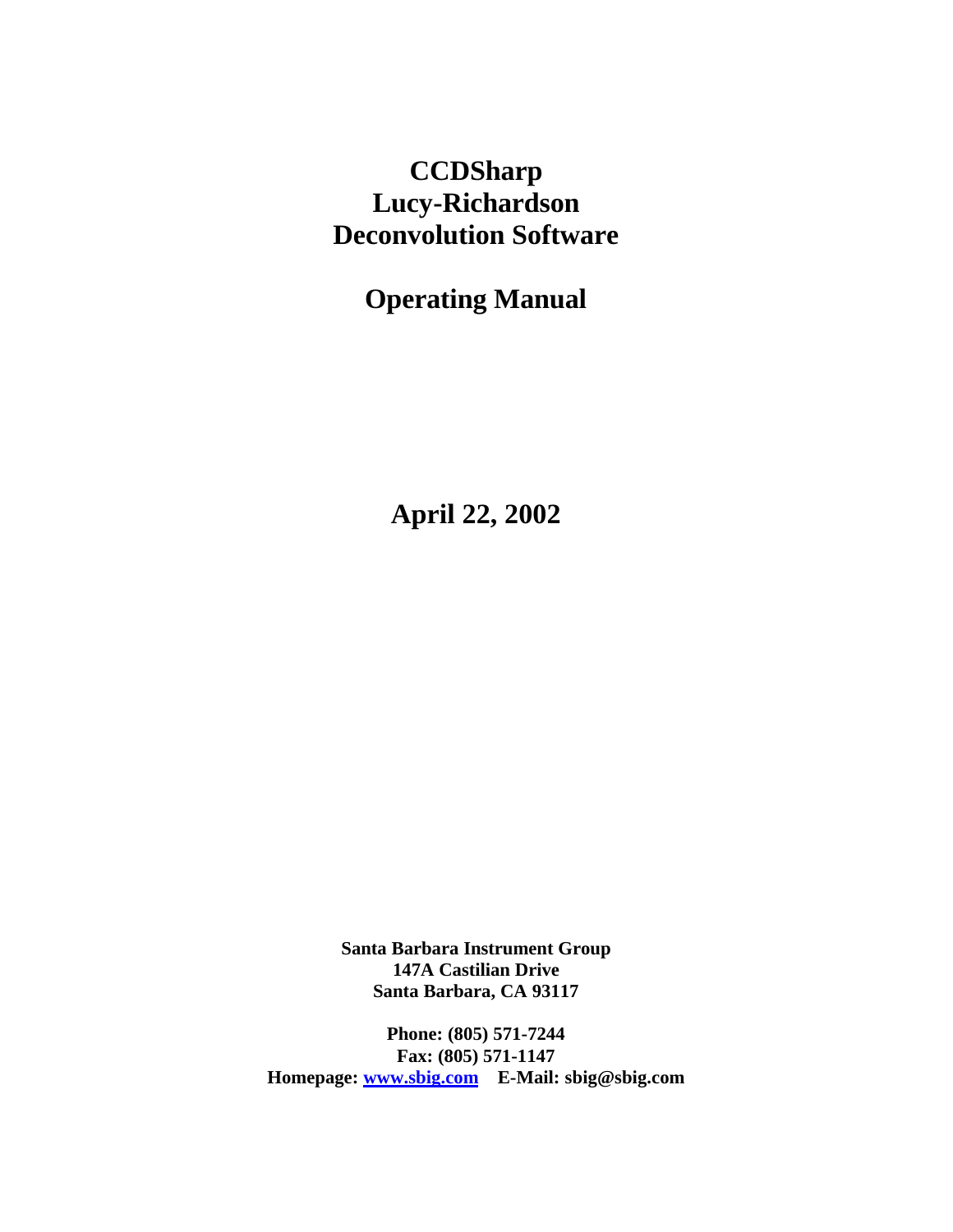# **Image Processing with SBIG's CCDSharp Software Package**

SBIG's CCDSharp processing package will sharpen well exposed CCD images with little noise increase or objectionable artifacts, such as bright rings around stars. The software works with all SBIG images except those captured with the ST-4 and with most 16-bit FITS format images. The program implements the well known Lucy-Richardson algorithm used on Hubble Space Telescope images. It is designed to run on a PC compatible computer using the 32 bit Windows 95 or later Operating Systems. It is also very calculation intensive – a high speed Pentium class machine is strongly recommended. An ST-7 image will process in about 20 minutes on a 133 MHz Pentium.

### **Installing the Software**

CCDSharp is installed by inserting the CCDSharp floppy disk into the A drive, and then from the Start menu selecting RUN, and then entering A:\SETUP.EXE. The installation wizard will guide you through the process just like every other Windows program

### **Using the Software**

1.) Displaying an image: Start the program as you would any Windows program, and load up an image using the File menu's Open command. You can open SBIG compressed and uncompressed images and most 16-bit FITS images. Once the image is on the screen a CONTRAST dialog box appears that allows you to adjust the brightness and contrast to best show the image, as well as invert the image, smooth it, or pick a contrast automatically. You can modify the image display using the little BACK and RANGE box by positioning the mouse over the center of the box, depressing the left mouse button, moving the mouse to select a contrast setting, and then releasing the button. Motion up and down affects the brightness of the image whereas motion left and right affects the contrast of the image. When you release the button the computer then redraws the image. BACK stands for the background pixel signal value in the image, and RANGE refers to the range of pixel signal counts that you wish to be mapped from black to white. The magnification (or zoom level) of the image on the screen can also be adjusted within this dialog box.



Under the VIEW menu you can turn the toolbars on and off. The TOOLBAR is under the menu bar and contains the image processing tools that you can use.



The STATUS BAR is the line at the bottom of the screen that reports Deconvolution status during the process.

| Initializing the error function |
|---------------------------------|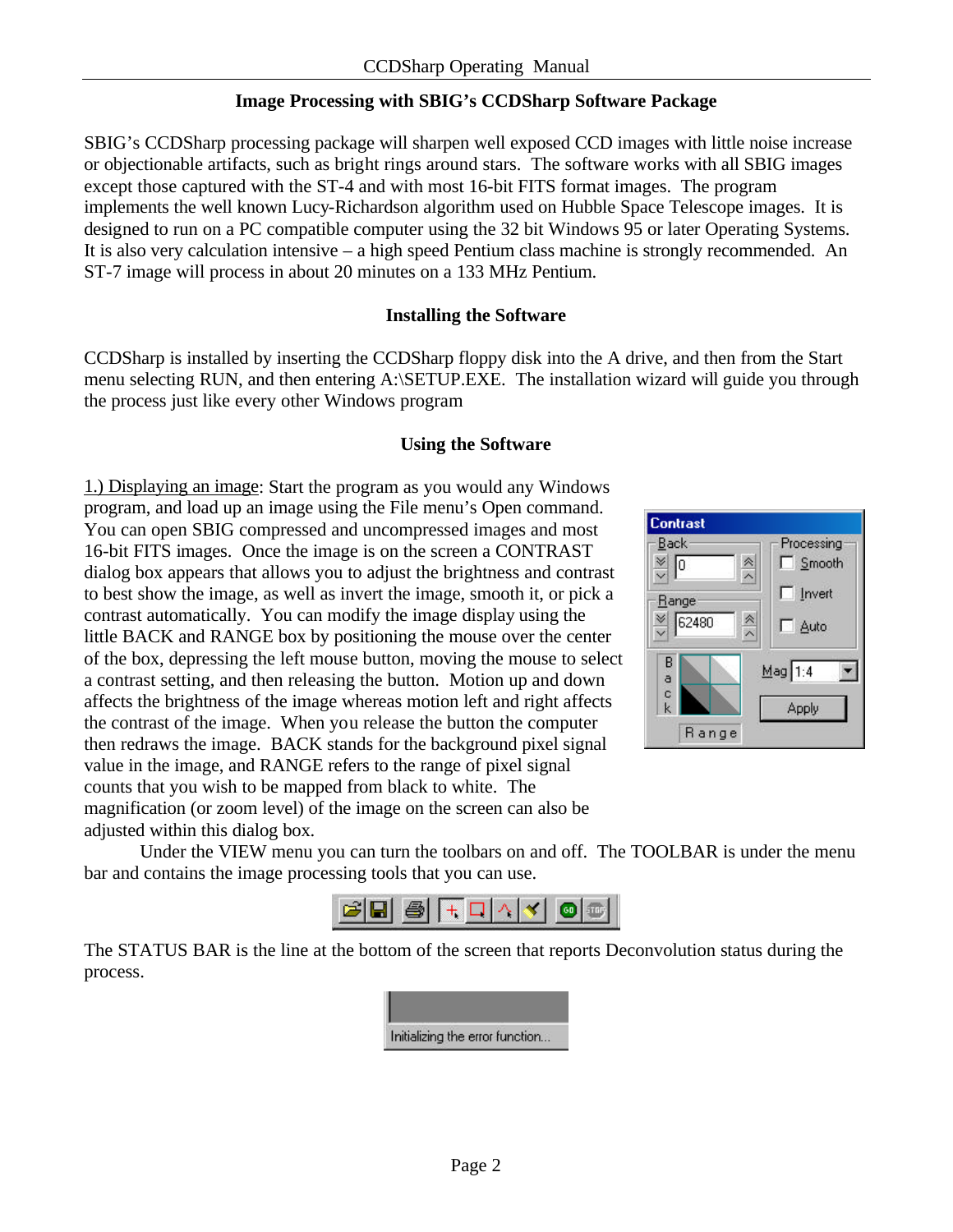Under the DISPLAY menu you can select ether PARAMETERS, which shows the information recorded with the image during acquisition<sup>1</sup>, MODIFICATIONS, which shows the alterations that were performed on the image, such as dark subtraction, and CROSSHAIRS, which brings up a crosshairs dialog box.

Under the UTILITIES menu, you have a choice of flipping the image either vertically or horizontally to produce a view matching the object's orientation in the sky.

The WNDOWS menu gives you control over the display of multiple images on the screen. When multiple images are shown on the screen, the CONTRAST and CROSSHAIRS dialog boxes give information corresponding to the top, or highlighted image (the bar at the top of the image is colored).

The CROSSHAIRS dialog box displays the pixel location in the image in pixels from the upper left corner, the value of the pixel, the average vale of the square region centered on that pixel, the rms variation in the signal counts over the selected region, and a coarse measure of the stellar full width at the half maximum points. The last value is useful when evaluating seeing, or Deconvolution improvement. One can also select the box size to define the region used in the calculations. One word of warning – do not use too small a box size when measuring halfwidths or the reported value will be erroneous, smaller than they actually are. Use a box size the nicely encompasses a bright, but not saturated star. Too big a box will cause little harm!



Clicking on a star with the left mouse button while the Gaussian Profile Tool is selected (in the toolbar) will bring up a stellar profile graph, which shows the radial energy distribution of the light in a star.

# **Gaussian Profile Tool** Stellar Profile Graph





The computer first calculates the centroid of the image, and then displays each pixel in the box (box size selected in the CROSHAIRS dialog) according to its brightness and distance from the centroid. The horizontal axis is in the units of arcseconds, based upon the focal length shown under PARAMETERS. The telescope parameters cannot be modified within this program, so take care to set them correctly when running CCDOPS. The stellar profile is useful for viewing the quality of the stellar images, and selecting unsaturated stars for use by the Deconvolution algorithm. Saturated starts are obvious since the stellar profile is clearly flat-topped.

<sup>&</sup>lt;u>.</u> <sup>1</sup> Some of the PARAMETERS and MODIFICATIONS information shown for FITS format images may not be 100% accurate as "all FITS images are not created equal". SBIG writes this information to FITS files but not all third party software packages do.